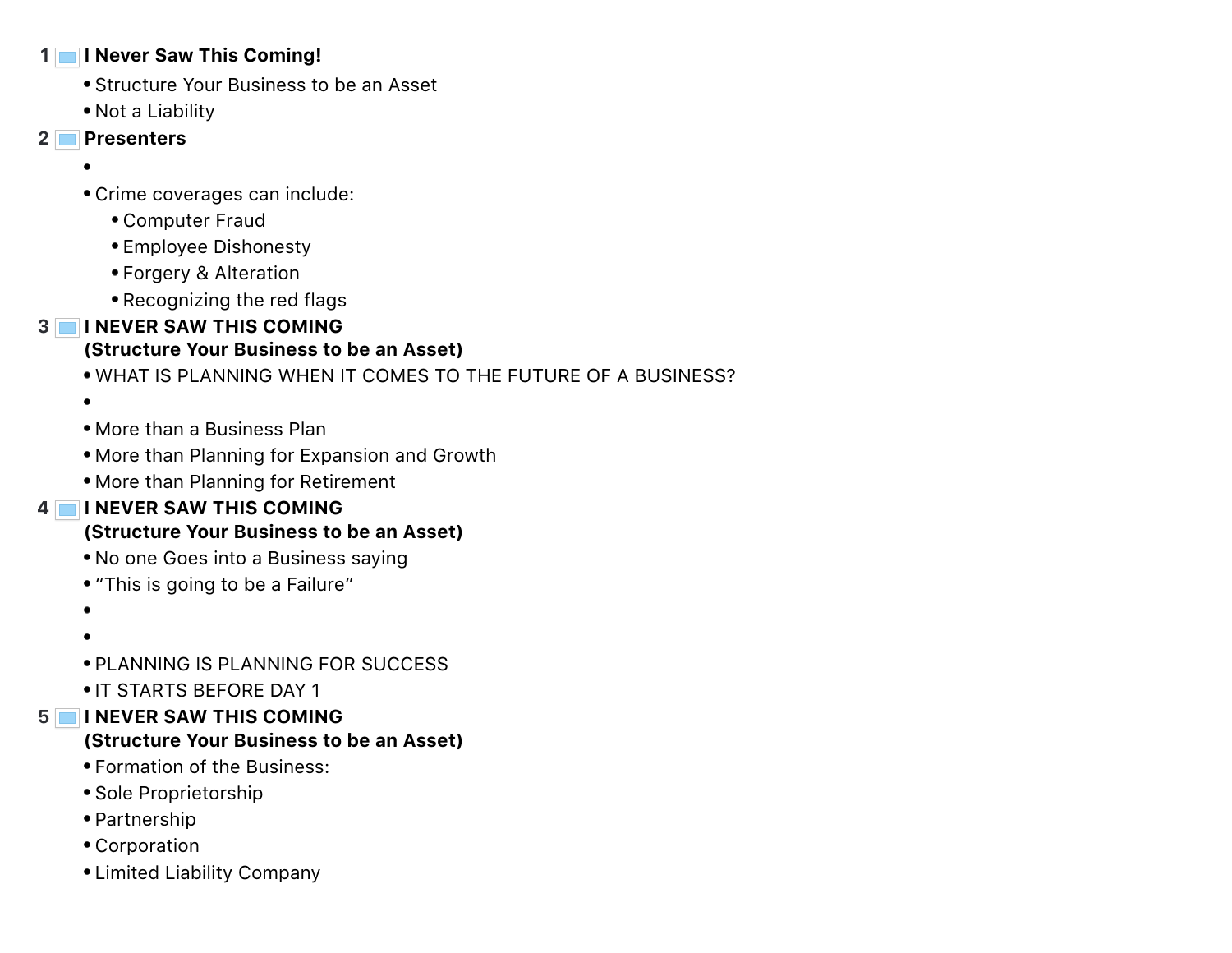**6 I NEVER SAW THIS COMING (Structure Your Business to be an Asset) • STRUCTURE and OPERATIONS** WHO WILL BE INVOLVED: **7 I NEVER SAW THIS COMING (Structure Your Business to be an Asset)** IMPROPER STRUCTURE: **8 I NEVER SAW THIS COMING (Structure Your Business to be an Asset)** THE PROPER STRUCTURE TODAY ALLOWS FOR MORE PLANNING OPTIONS IN THE FUTURE  $\bullet$ **9 I NEVER SAW THIS COMING (Structure Your Business to be an Asset)** CHANGE  $\cdot$ IS INEVITABLE **10 I NEVER SAW THIS COMING (Structure Your Business to be an Asset) • BUSINESS CHANGE 11 I NEVER SAW THIS COMING (Structure Your Business to be an Asset)** SALE OF THE BUSINESS **12 I NEVER SAW THIS COMING (Structure Your Business to be an Asset)** SALE OF THE BUSINESS **13 I NEVER SAW THIS COMING (Structure Your Business to be an Asset) • BUSINESS CLOSURE 14 I NEVER SAW THIS COMING (Structure Your Business to be an Asset)**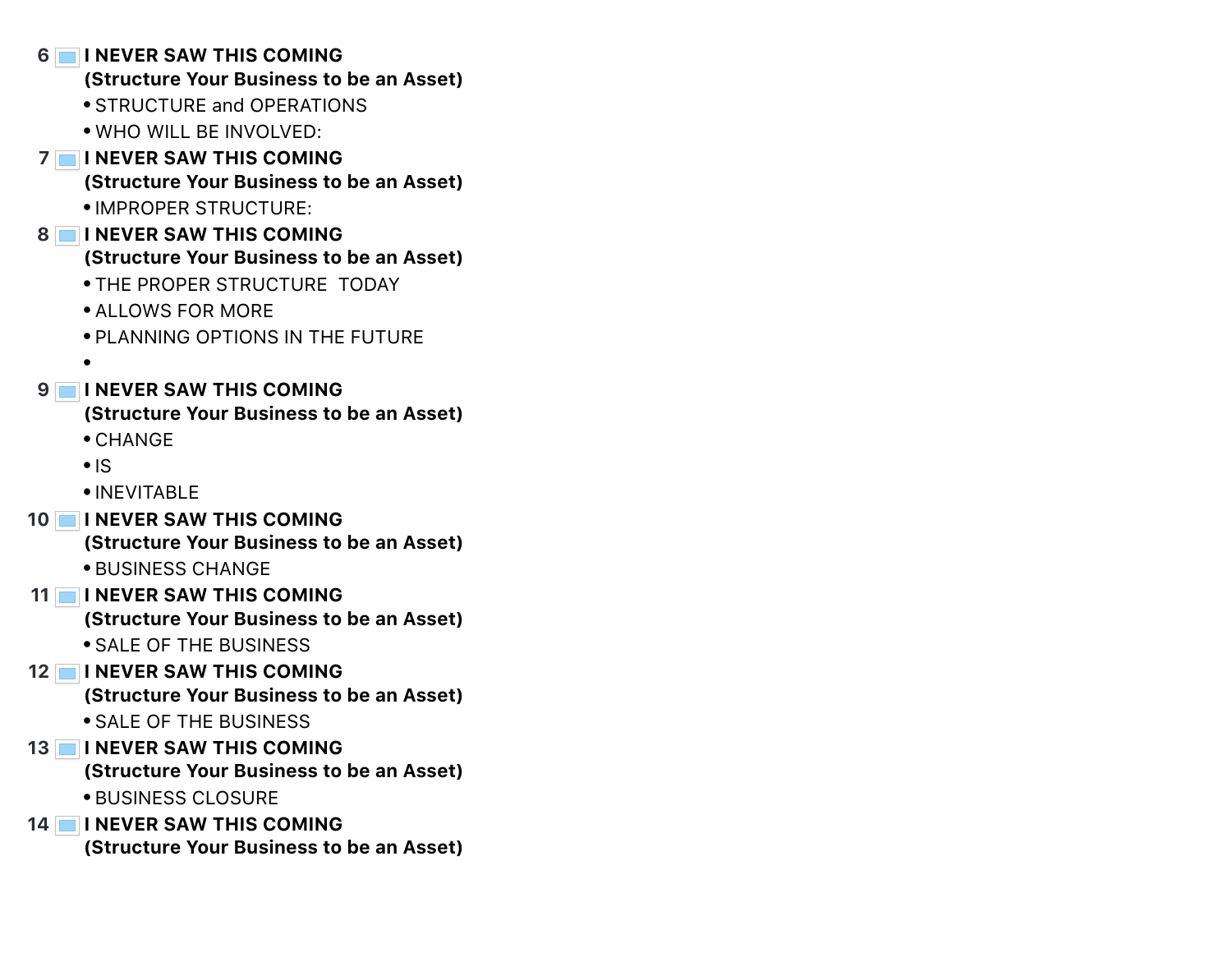PLANNING IS PLANNING FOR SUCCESS

### **15 I NEVER SAW THIS COMING**

### **(Structure Your Business to be an Asset)**

- TRANSITION OF THE BUSINESS
- **16 I NEVER SAW THIS COMING (Structure Your Business to be an Asset)**
	- **. IT'S EASIER TO PLAN NOW THAN TO PLAN LATER**

## **17 Theft**

- Crime coverages can include:
	- Computer Fraud
	- Employee Dishonesty
	- Forgery & Alteration
	- Recognizing the red flags
- Crime coverages can include:
	- Equipment: yours, rented, your client's

## **18 Theft**

- Crime coverages can include:
	- Identity Theft
	- And more…

### **19 Business Continuation**

- Business Continuation Insurance
	- Typically a life insurance policy which triggers in the event an owner, partner, or key employee passes away and can no longer perform for the business.
	- The policy provides the funds necessary for the business to carry on until the lost member is replaced.

## **20 Who else do I need in my corner?**

- Professional services can include:
	- A good tax advisor knowledgeable about: Estate, Inheritance and Capital Gains tax
	- A CPA and a back up of all your critical records
	- An attorney!
	- And a back up plan…